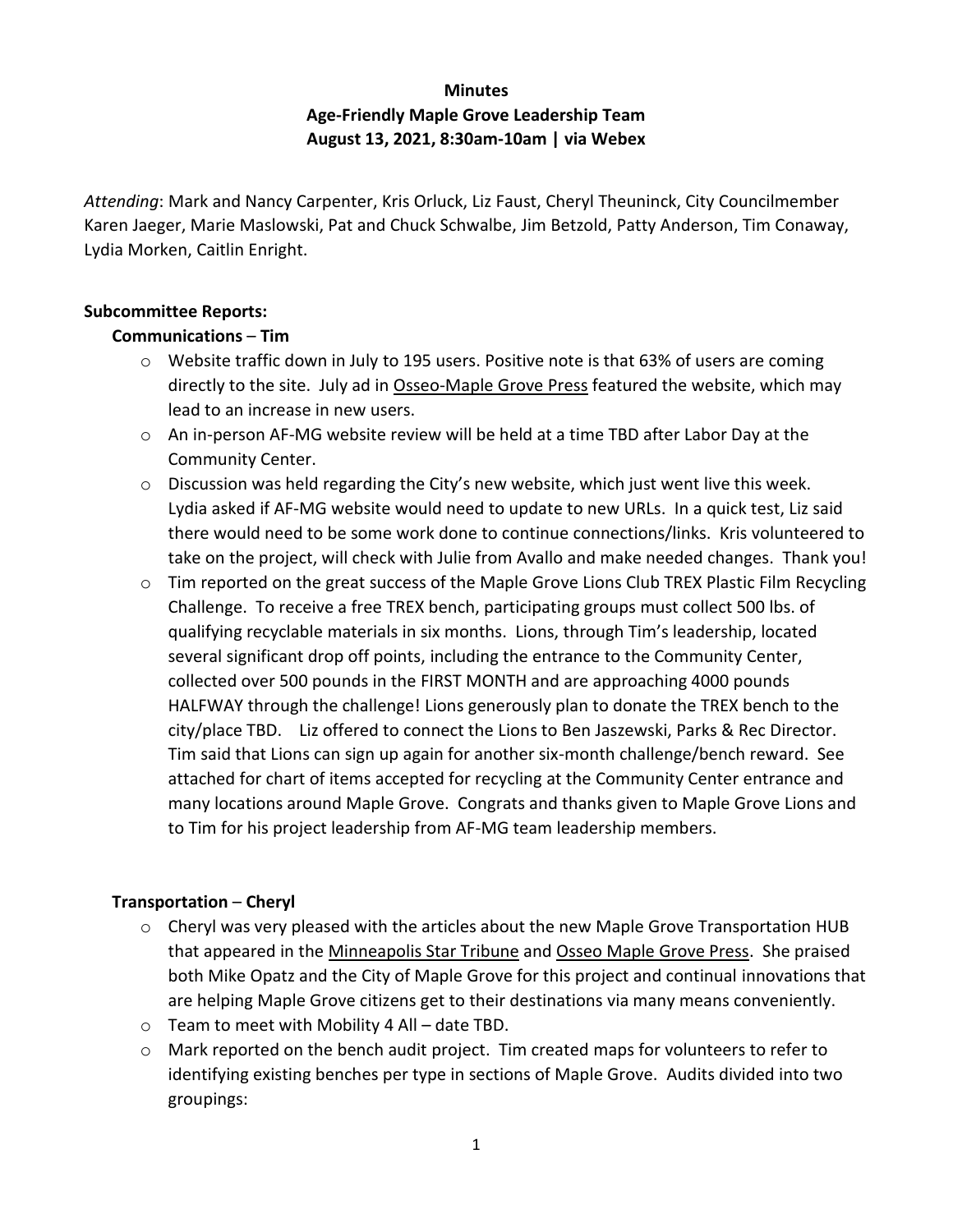- $\circ$  1<sup>st</sup> 11 sections more geared to bikers because of length; 2<sup>nd</sup> 51 local parks for all
- $\circ$  Thus far, volunteer requests for auditing have been sent by Mark to Team Leadership and by Liz to the Biking Group. These will be followed with Nordic Walkers by Liz and Facebook request next. Mark expressed appreciation to those who have volunteered. If you are Interested contact Mark at vikesfan321@gmail.com.

#### **Housing – Lydia**

o Lydia reported that highlights of the Housing Brief will be presented at the City Council meeting on Monday, September  $7<sup>th</sup>$ , 7:30 p.m. Leadership team members invited to attend. Topic will be at the beginning of the evening's agenda and participants can leave at the end of the presentation if desired.

#### **Community and Health Services** – **Patty/Marie**

- o ACT on Alzheimer's Grant Patty reported on progress.
- o Community surveys completed.
- $\circ$  Team members are reaching out to interview faith community leaders/asking for assistance in making connections. Please review attached list. If you are a member or know someone team members could connect with to facilitate a leadership conversation, please contact Patty at pma501957@gmail.com.
- o Preliminary information will be presented at September AF-MG meeting; formal report to Trellis (formerly MAAA), granting agency, due by the end of September.
- o Patty and team are very optimistic about the information gathered and its importance in the future of supporting members of our community regarding dementia.

# **Civic and Social** – **Liz**

- $\circ$  Liz reported that the Intergenerational Garden Club is a success! Lydia requested pics to post.
- o Volunteer Resource Guide flyer currently on Facebook, at National Night Out day event and included at Senior Center with all printed AF-MG items. More distribution to follow—TBD.
- o Giannina (absent) reported at the Civic and Social meeting that it has been a very busy summer in Hennepin Parks. Great attendance and participation at the Parks. She just finished leading a program that took place in June, July, August that introduced Latino older adults to the Parks system with many activities, many for the first time. Was very successful with much learned and lots of interest in participants returning to the parks. Giannina gave a six-question survey upon completion. She is very appreciative to both Hennepin Parks and Maple Grove Hospital for their sponsorships and would like to copy this experience next year with other underserved senior community groups.

Giannina and Liz also discussed their desire to partner in some different areas of programming involving both 55 Forward and Hennepin Parks on a topic or activity/event. Ex. Nordic walking group

# o **CROSS – Pat Schwalbe/crossservices.org update**

o Fill the Backpacks program was a great success!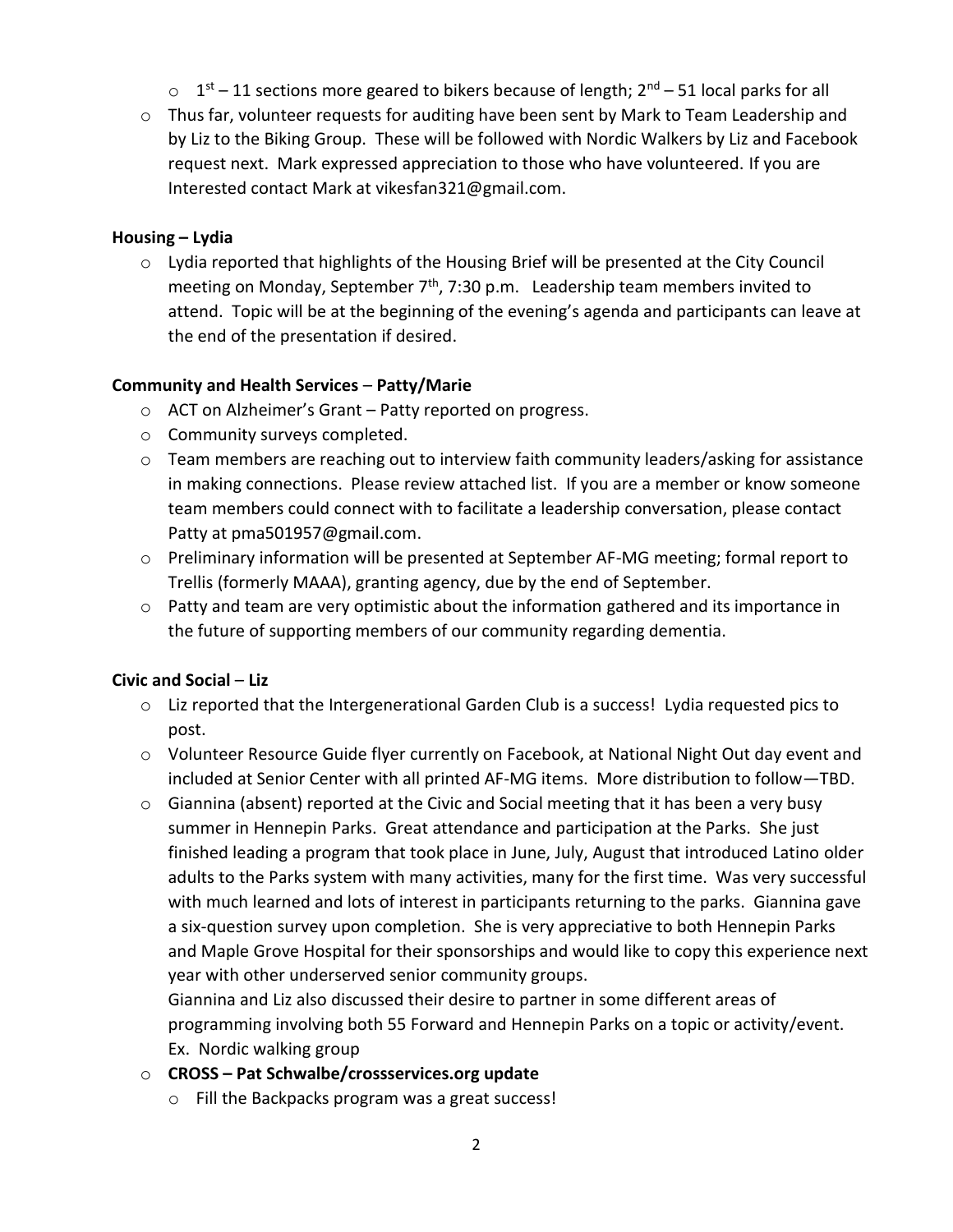- $\circ$  CROSS Charity Golf Tournament will be held Sunday, September 19<sup>th</sup>. Online registration.
- $\circ$  First-time Event: The Amazing FUN'd Race for CROSS Saturday, 10/2/21 see website.

# **Other News and Updates**

### **Jim – Maple Grove Rotary**

- $\circ$  Maple Grove Days 13<sup>th</sup> annual Bed Races were held on July 17th to support CROSS services/proceeds will be used to build beds for children. Jim reported there was great fun with enthusiastic teams, club member support and audience participation! Thank you, Rotarians!
- $\circ$  The Junior Rotarian program will begin again with returning and new members after school starts in the fall.
- o The very successful STRIVE program will add college student mentors this year.

# **Tim C. – Maple Grove Lions**

- o Maple Grove Days
	- $\circ$  Even with a new lot location, the Corn Feed and lunch was a great success! Hot day!
	- $\circ$  Many children participated in Vision Screening provided by the Lions with no touch/high tech equipment. MGrove Lions will be screening every day at the MN State Fair in the Kare 11 building. Thank you, Lions!
- o The Leos program will begin when school is back in session with returning and new members.
- $\circ$  Concert on the Lawn will be held September 17<sup>th</sup> and 18<sup>th</sup> at Maple Grove Central Park, 12000 Central Park Way, Maple Grove. Tickets can be purchased online for one or both nights on their website. Full information available at maplegrovelions.org.

Both Lions and Rotarians have been doing environmental projects and are looking for more ideas to expand their community outreach on this topic. Marie will send Jim and Tim the name of a Hennepin County Environmental Testing Dept. expert to contact regarding lake quality, etc.

Pat Schwalbe described the CROSS Toy Shop, held in December with volunteers, as a perfect opportunity for student Leos and Jr. Rotarians to participate. She will continue to follow up with Jim and Tim regarding potential participation/timeframes that could work.

# **Liz – City of Maple Grove**

- o Fall brochure is online. Full range of offerings.
- $\circ$  Senior Center area has been rearranged. No formal computer lab equipment/room. Liz and Becky's office space has been relocated.
- o The pie shop in the Senior Center was very successful!
- $\circ$  Tim complemented Liz and the MGCO for arranging and getting sponsors donations for the great Hospitality Room for volunteers, giving them a chance to get out of the heat and enjoy some refreshments.